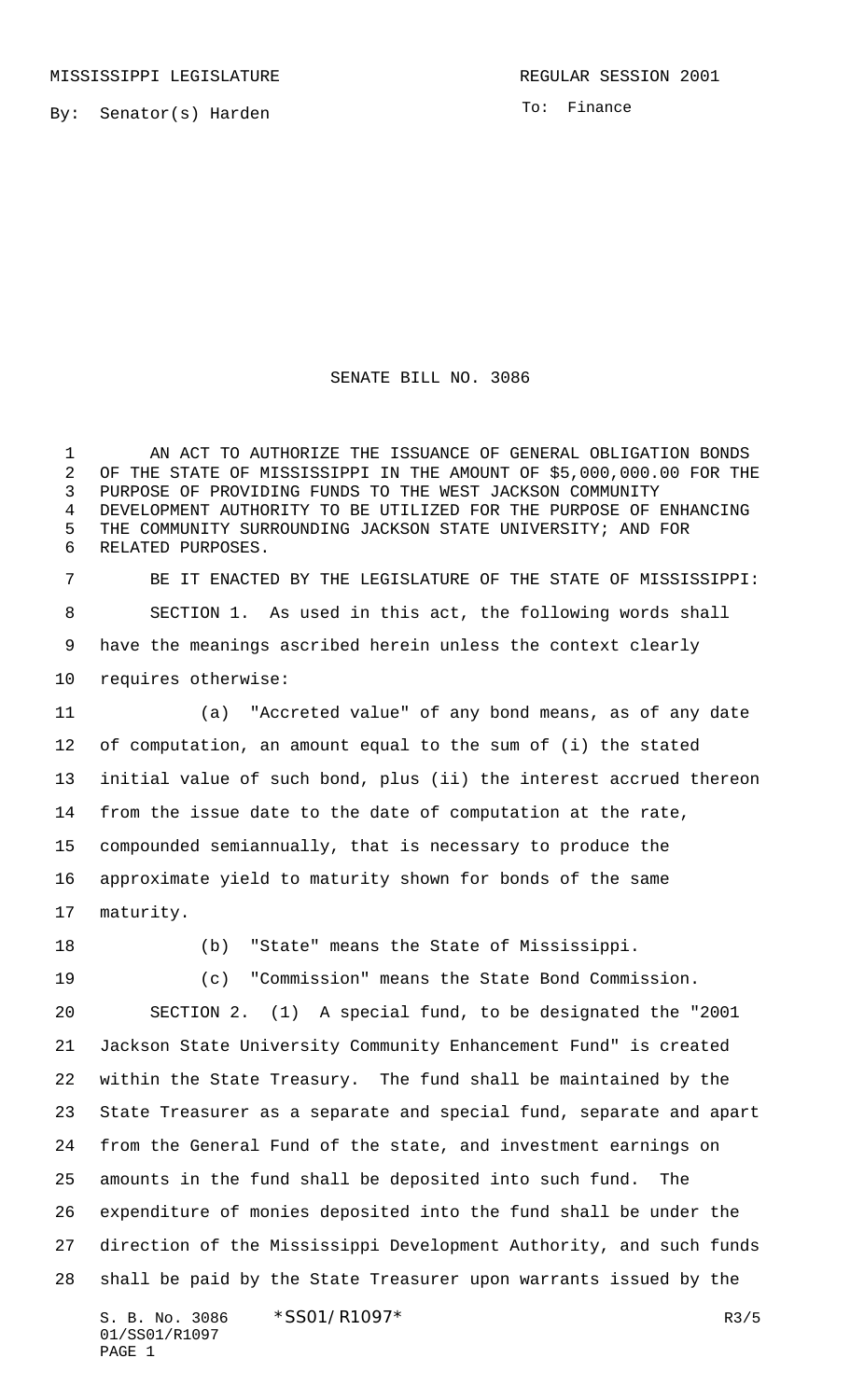Department of Finance and Administration. Monies deposited into such fund shall be allocated and disbursed according to the provisions of this act.

 (2) Monies deposited into the fund shall be disbursed by the Mississippi Development Authority to the West Jackson Community Development Corporation to be utilized to enhance the community surrounding Jackson State University.

 (3) The Mississippi Development Authority is expressly authorized and empowered to receive and expend any local or other source funds in connection with the expenditure of funds from the 2001 Jackson State University Community Enhancement Fund under this section.

 SECTION 3. (1) Upon the recommendation of the Mississippi Development Authority, the Department of Finance and Administration, at one time or from time to time, may declare by resolution the necessity for issuance of general obligation bonds of the State of Mississippi to provide funds for all costs incurred or to be incurred for the purposes described in Section 2 of this act. Upon the adoption of a resolution by the Department of Finance and Administration, declaring the necessity for the issuance of any part or all of the general obligation bonds authorized by this section, the Department of Finance and Administration shall deliver a certified copy of its resolution or resolutions to the State Bond Commission. Upon receipt of such resolution, the commission, in its discretion, may act as the issuing agent, prescribe the form of the bonds, advertise for and accept bids, issue and sell the bonds so authorized to be sold and do any and all other things necessary and advisable in connection with the issuance and sale of such bonds. The amount of bonds issued under this act shall not exceed Five Million Dollars (\$5,000,000.00).

S. B. No. 3086 \*SS01/R1097\* 01/SS01/R1097 PAGE 2 (2) Any investment earnings on amounts deposited into the special fund created in Section 2 of this act shall be used to pay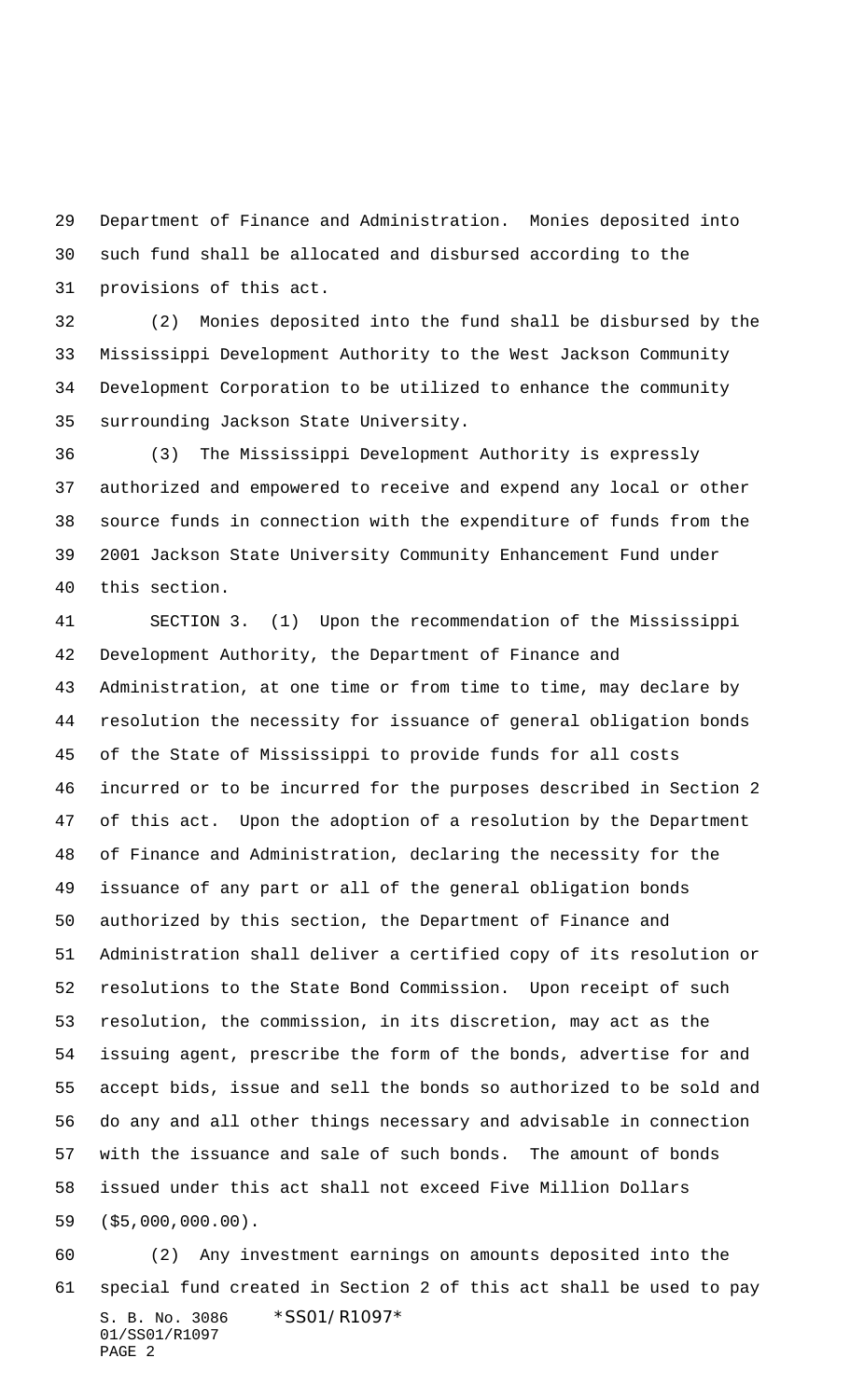debt service on bonds issued under this act, in accordance with the proceedings authorizing issuance of such bonds.

 (3) Upon the completion or abandonment of all projects described in Section 2 of this act, as evidenced by a resolution adopted by the Department of Finance and Administration certifying that all such projects have been completed or abandoned, the balance, if any, remaining in the 2001 Jackson State University Community Enhancement Fund shall be promptly applied to pay debt service on bonds issued under this act, in accordance with the proceedings authorizing the issuance of such bonds.

 SECTION 4. The principal of and interest on the bonds authorized under Section 3 of this act shall be payable in the manner provided in this section. Such bonds shall bear such date or dates, be in such denomination or denominations, bear interest at such rate or rates (not to exceed the limits set forth in Section 75-17-101), be payable at such place or places within or without the State of Mississippi, shall mature absolutely at such time or times not to exceed twenty-five (25) years from date of issue, be redeemable before maturity at such time or times and upon such terms, with or without premium, shall bear such registration privileges, and shall be substantially in such form, all as shall be determined by resolution of the State Bond Commission.

S. B. No. 3086 \*SS01/R1097\* 01/SS01/R1097 PAGE 3 SECTION 5. The bonds authorized by Section 3 of this act shall be signed by the Chairman of the State Bond Commission, or by his facsimile signature, and the official seal of the commission shall be affixed thereto, attested by the secretary of the commission. The interest coupons, if any, to be attached to such bonds may be executed by the facsimile signatures of such officers. Whenever any such bonds shall have been signed by the officials designated to sign the bonds who were in office at the time of such signing but who may have ceased to be such officers before the sale and delivery of such bonds, or who may not have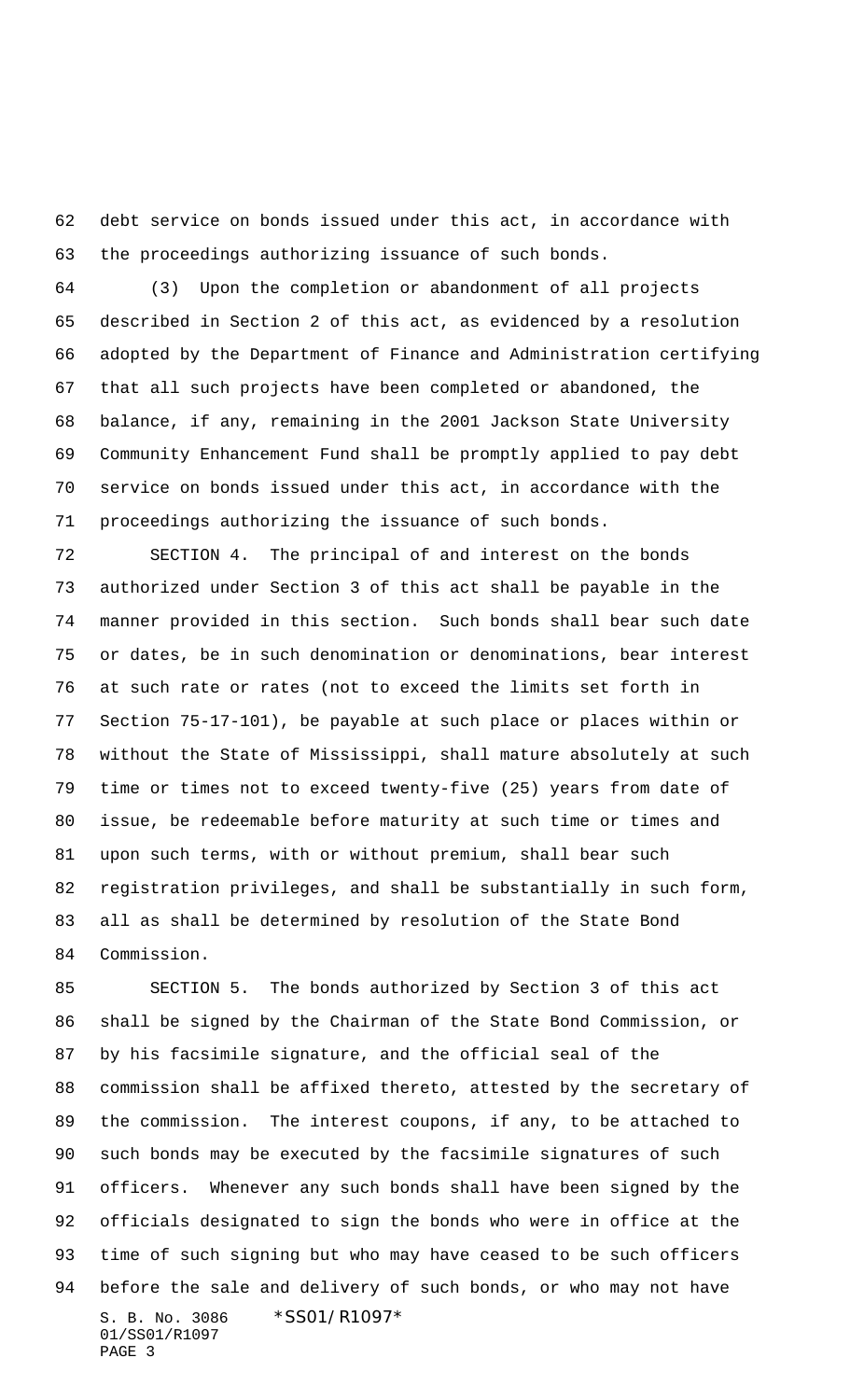been in office on the date such bonds may bear, the signatures of such officers upon such bonds and coupons shall nevertheless be valid and sufficient for all purposes and have the same effect as if the person so officially signing such bonds had remained in office until their delivery to the purchaser, or had been in office on the date such bonds may bear. However, notwithstanding anything herein to the contrary, such bonds may be issued as provided in the Registered Bond Act of the State of Mississippi.

 SECTION 6. All bonds and interest coupons issued under the provisions of this act have all the qualities and incidents of negotiable instruments under the provisions of the Uniform Commercial Code, and in exercising the powers granted by this act, the commission shall not be required to and need not comply with the provisions of the Uniform Commercial Code.

S. B. No. 3086 \*SS01/R1097\* SECTION 7. The commission shall act as the issuing agent for the bonds authorized under Section 3 of this act, prescribe the form of the bonds, advertise for and accept bids, issue and sell the bonds so authorized to be sold, pay all fees and costs incurred in such issuance and sale, and do any and all other things necessary and advisable in connection with the issuance and sale of such bonds. The commission is authorized and empowered to pay the costs that are incident to the sale, issuance and delivery of the bonds authorized under this act from the proceeds derived from the sale of such bonds. The commission shall sell such bonds on sealed bids at public sale, and for such price as it may determine to be for the best interest of the State of Mississippi, but no such sale shall be made at a price less than par plus accrued interest to the date of delivery of the bonds to the purchaser. All interest accruing on such bonds so issued shall be payable semiannually or annually; however, the first interest payment may be for any period of not more than one (1) year. Notice of the sale of any such bond shall be published at least one (1) time, not less than ten (10) days before the date of

01/SS01/R1097 PAGE 4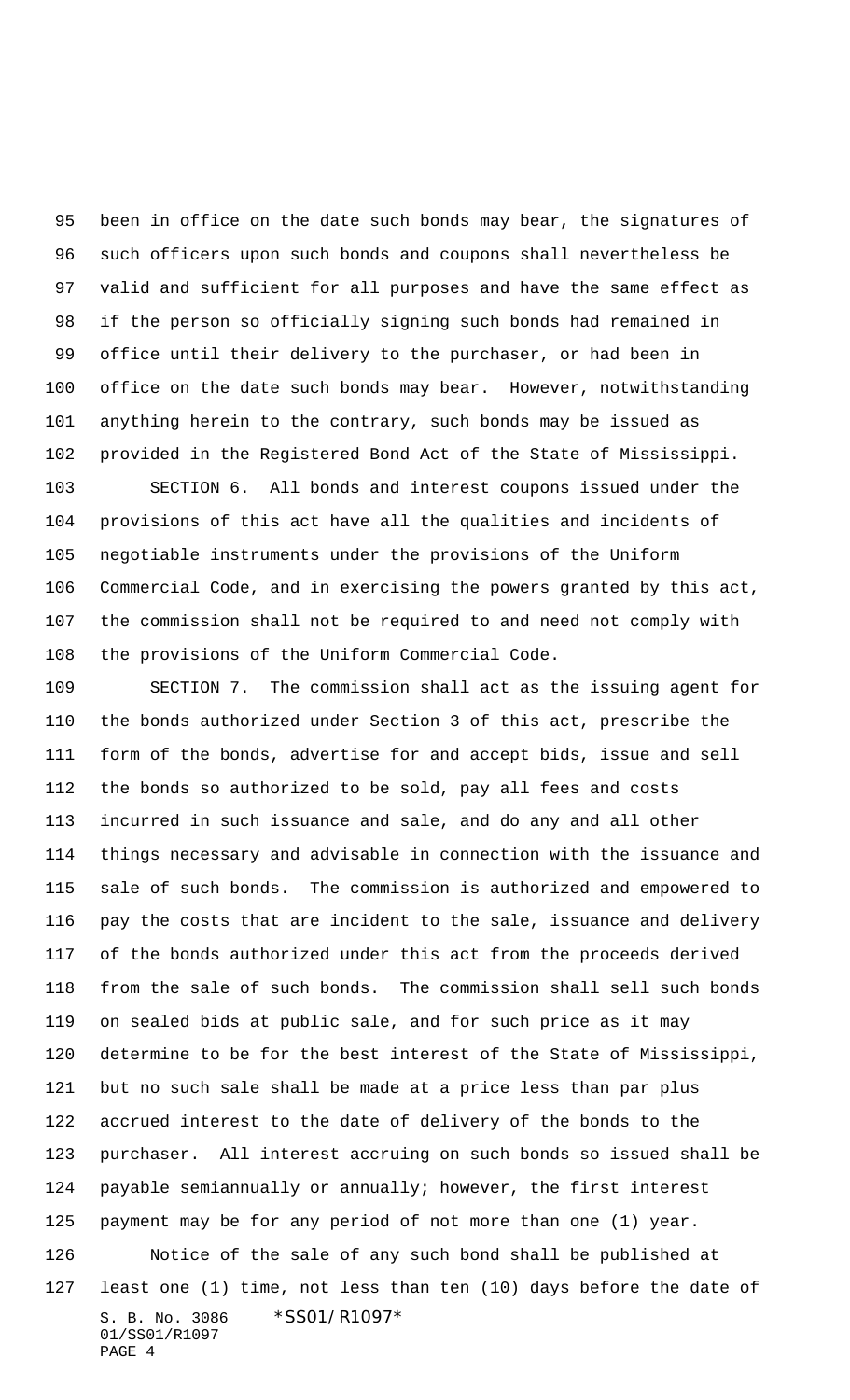sale, and shall be so published in one or more newspapers published or having a general circulation in the City of Jackson, Mississippi, and in one or more other newspapers or financial journals with a national circulation, to be selected by the commission.

 The commission, when issuing any bonds under the authority of this act, may provide that bonds, at the option of the State of Mississippi, may be called in for payment and redemption at the call price named therein and accrued interest on such date or dates named therein.

 SECTION 8. The bonds issued under the provisions of this act are general obligations of the State of Mississippi, and for the payment thereof the full faith and credit of the State of Mississippi is irrevocably pledged. If the funds appropriated by the Legislature are insufficient to pay the principal of and the interest on such bonds as they become due, then the deficiency shall be paid by the State Treasurer from any funds in the State Treasury not otherwise appropriated. All such bonds shall contain recitals on their faces substantially covering the provisions of this section.

 SECTION 9. Upon the issuance and sale of bonds under the provisions of this act, the commission shall transfer the proceeds of any such sale or sales to the special fund created in Section 2 of this act. The proceeds of such bonds shall be disbursed solely upon the order of the Mississippi Development Authority under such restrictions, if any, as may be contained in the resolution providing for the issuance of the bonds.

S. B. No. 3086 \*SS01/R1097\* 01/SS01/R1097 PAGE 5 SECTION 10. The bonds authorized under this act may be issued without any other proceedings or the happening of any other conditions or things other than those proceedings, conditions and things which are specified or required by this act. Any resolution providing for the issuance of bonds under the provisions of this act shall become effective immediately upon its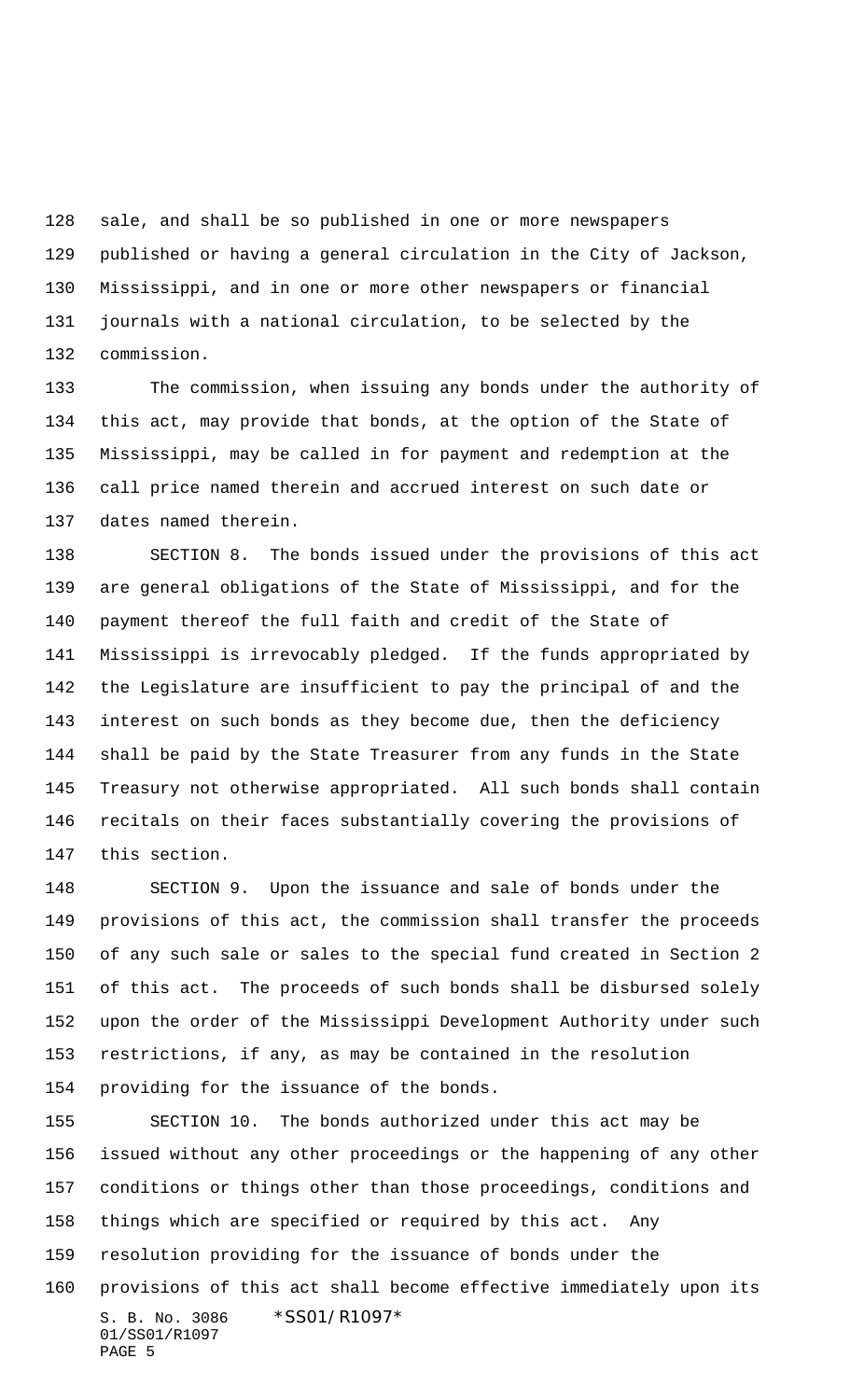adoption by the commission, and any such resolution may be adopted at any regular or special meeting of the commission by a majority of its members.

 SECTION 11. The bonds authorized under the authority of this act may be validated in the Chancery Court of the First Judicial District of Hinds County, Mississippi, in the manner and with the force and effect provided by Chapter 13, Title 31, Mississippi Code of 1972, for the validation of county, municipal, school district and other bonds. The notice to taxpayers required by such statutes shall be published in a newspaper published or having a general circulation in the City of Jackson, Mississippi.

 SECTION 12. Any holder of bonds issued under the provisions of this act or of any of the interest coupons pertaining thereto may, either at law or in equity, by suit, action, mandamus or other proceeding, protect and enforce any and all rights granted under this act, or under such resolution, and may enforce and compel performance of all duties required by this act to be performed, in order to provide for the payment of bonds and interest thereon.

 SECTION 13. All bonds issued under the provisions of this act shall be legal investments for trustees and other fiduciaries, and for savings banks, trust companies and insurance companies organized under the laws of the State of Mississippi, and such bonds shall be legal securities which may be deposited with and shall be received by all public officers and bodies of this state and all municipalities and political subdivisions for the purpose of securing the deposit of public funds.

 SECTION 14. Bonds issued under the provisions of this act and income therefrom shall be exempt from all taxation in the State of Mississippi.

 SECTION 15. The proceeds of the bonds issued under this act shall be used solely for the purposes herein provided, including the costs incident to the issuance and sale of such bonds.

S. B. No. 3086 \*SS01/R1097\* 01/SS01/R1097 PAGE 6